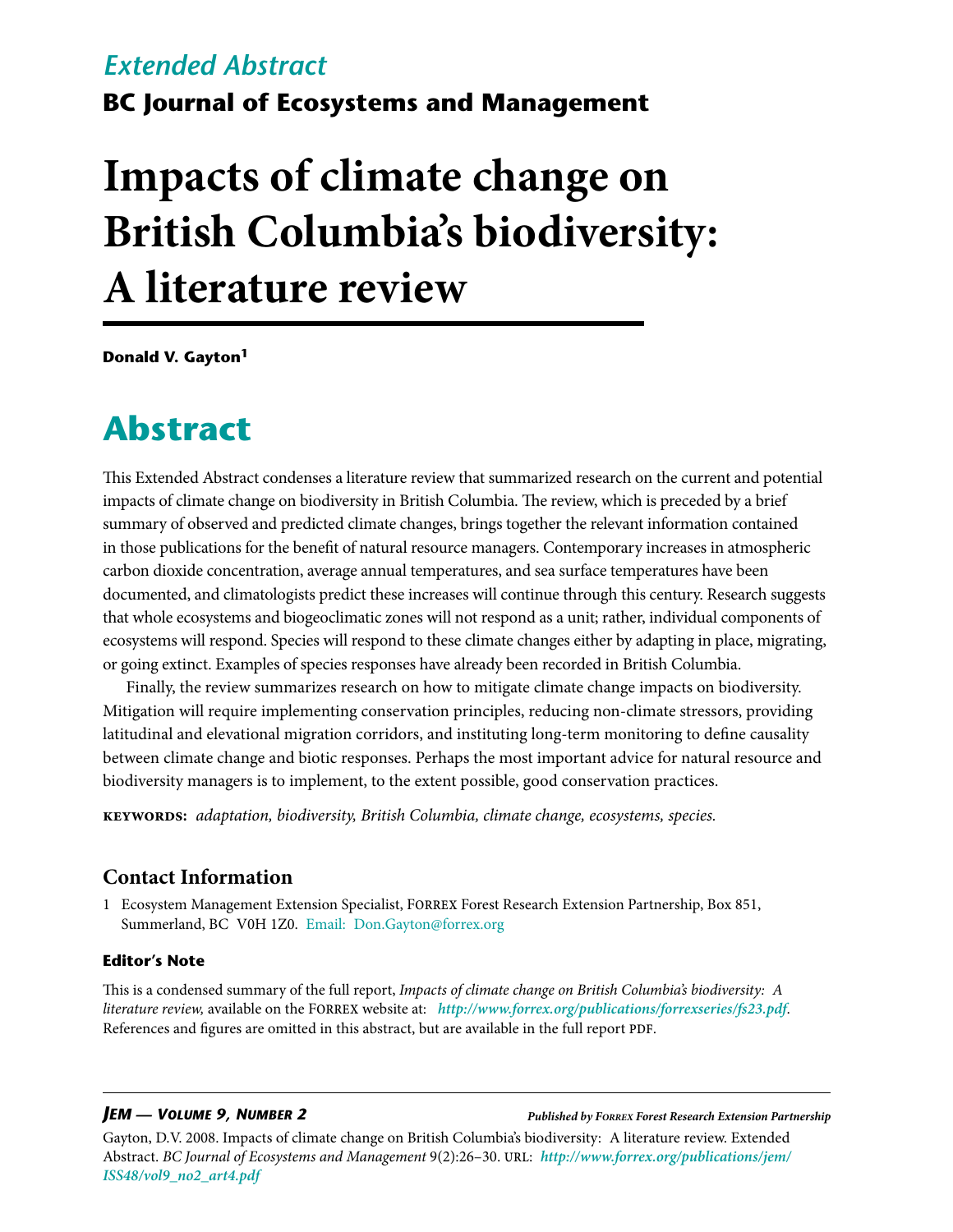### **Introduction**

Imate change is rapidly becoming a dominant<br>issue for land and resource managers charged<br>with maintaining British Columbia's biodiversi<br>Recent publications, both from British Columbia and issue for land and resource managers charged with maintaining British Columbia's biodiversity. Recent publications, both from British Columbia and abroad, have focussed on actual biodiversity impacts and adaptation measures. The full literature review synopsized in this Extended Abstract summarizes the relevant information contained in those publications for the benefit of natural resource managers—citations for the observations and recommendations highlighted in the discussion below are provided in the full review.

Climate change goes beyond temperature; it affects precipitation, evaporation, relative humidity, and wind patterns. Embedded within changes to climate normals are changes in the variability of climate, and the frequency of extreme weather events. Climate change affects abiotic components such as glaciers, rivers, lakes, and oceans, which in turn drive changes in the biota that are linked to them. Manifesting differently from one region to another, climate change varies even within British Columbia's borders.

#### **Observed Climate Change and Impacts on Biodiversity in British Columbia**

In British Columbia, a number of climatic changes have been observed since the inception of record keeping, including increases in average annual temperature, sea surface temperature, frost-free season length, and growing degree days. Other changes observed are earlier ice-free dates on lakes and rivers, accelerated glacial melting, and earlier spring freshet in rivers and streams.

These climatic changes are already affecting species and ecosystems. The climatically suitable range of the mountain pine beetle has expanded over the last several decades, and the beetle has responded by moving into those newly habitable areas. A recent outbreak of needle blight in lodgepole pine can also be attributed to climate change.

Eight selected bird species in British Columbia have exhibited long-term trends toward earlier arrivals, later departures, and northward range extensions, with some species transitioning from migrants to year-round residents during the period studied.

In 2004, a hot, dry summer and low water levels resulted in Fraser River temperatures of 20–21°c, about four degrees warmer than normal. Such temperatures

*Climate change affects abiotic components such as glaciers, rivers, lakes, and oceans, which in turn drive changes in the biota that are linked to them.* 

can be lethal to sockeye salmon, which prefer water temperatures of 15°c or cooler.

### **Projected Future Climate Change in British Columbia**

Current analysis suggests British Columbia can expect the following climate changes:

- Average annual temperatures warming  $1-4$ °C by 2100;
- Northern British Columbia warming faster than other parts of the province, and the Interior warming faster than the Coast;
- • Winter temperatures warming faster than summer temperatures;
- Average annual precipitation increasing up to 20% by 2100;
- Winter precipitation continuing to increase, and a greater proportion of winter precipitation falling as rain;
- Declining snowpack in southern British Columbia at low and mid-elevations;
- • Earlier spring freshet, resulting in increased flood risk, greater water turbulence, and related scouring;
- Declining summer streamflows on many snowmeltdominated river systems, resulting in warmer water temperatures and lower water quality;
- Reduced summer soil moisture in some regions; and
- Substantial changes to hydrology, particularly to glacier-fed rivers.

### **Ecosystem and Biodiversity Responses to Climate Change**

Changes in climate and related systems will drive changes in ecosystem structure (e.g., predominant vegetation, age class distribution, and species composition), function (e.g., productivity, decomposition, nutrient cycling, and water flows), and distribution within and across landscapes.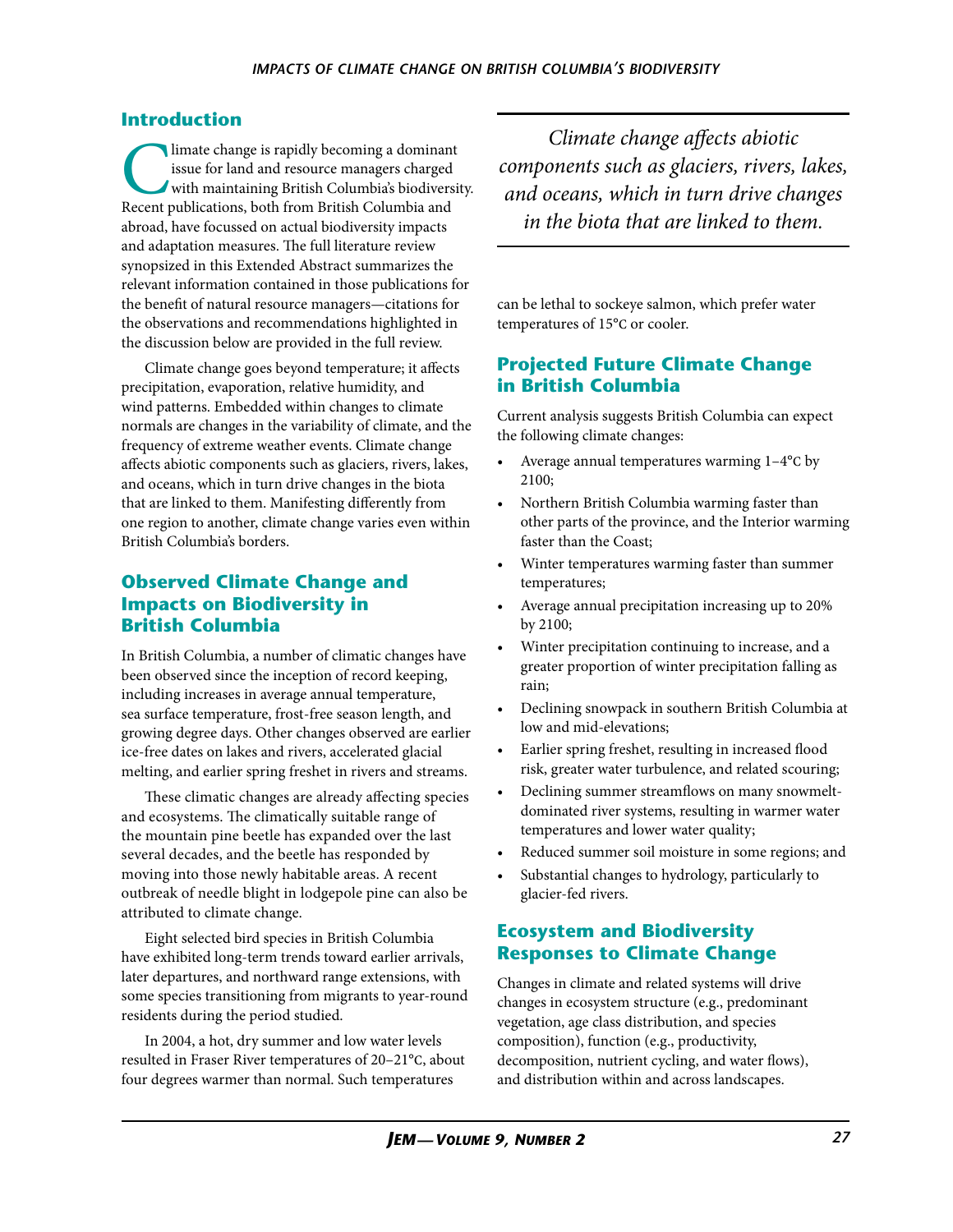#### *gayton*

*Projected climate change impacts on forested ecosystems include: disturbances related to extreme weather events, simplification of ecosystems, migration of species, stand age reduction, and extinctions or local extirpations.* 

Changes in species composition will either be *in situ*, with subdominants replacing dominants, or *ex situ*, with species migrating from other regions, or some combination of both.

Researchers have combined current ecosystem distribution with climate change predictions to model future changes to British Columbia's biogeoclimatic subzone distribution. They predict dramatic shifts in subzone extent and distribution (please consult the full review for more detail). Prevailing patterns of biotic disturbances, such as insect and disease outbreaks, are expected to increase with climate warming.

Patterns of abiotic disturbances will change as well. The length of our fire season, the amount of area burned, and fire severity are all predicted to increase. The occurrence of spring meltwater surges, flooding, debris flows, and high-intensity rainfall events are also projected to increase. Alterations in abiotic disturbance regimes will all have biotic consequences.

Ecosystem adjustments to climate change are most likely to be individualistic, taking place at the species rather than the community or ecosystem level. In other words, existing ecosystems will experience the loss of some species, changes in the dominance of others, and the arrival of new species. New arrivals will interact with persisting species, plus exotic arrivals, to create new ecosystems and biogeoclimatic subzones.

Projected climate change impacts on forested ecosystems include: disturbances related to extreme weather events, simplification of ecosystems, migration of species, stand age reduction, and extinctions or local extirpations. A number of factors may impede the establishment of forest trees in newly suitable climatic areas. The new sites may be too far from the species' previous range to allow for dispersal. Competing vegetation, unsuitable soil or hydrology, insect and disease outbreaks, and altered disturbance patterns may

also impede the establishment of tree species in newly suitable areas.

Climate change impacts living organisms, populations, and species by affecting: reproduction, fecundity, establishment, and dispersal; phenology and migration, growth rates, and mortality; length of growing or biologically active season; geographic distribution, population size, and response to disturbance. Simply stated, species can respond to altered climate in four different ways: they can adapt to the new conditions, evolve, migrate to areas of more suitable climate, or go extinct.

Changes to climate will also alter interactions between species, including patterns of competition, symbiosis, mutualism, predation, and dominance. Impacts will be incremental to other drivers, such as anthropogenic habitat degradation, habitat loss, pollution, and altered natural disturbance regimes. It is likely that negative synergy between climate change and these non-climate stressors will lead to dramatic and unpredictable species and ecosystem responses.

Species most vulnerable to extinction will be those with small populations, slow rates of dispersal, restrictive elevation, climate requirements, and those whose habitat is limited or occurs in patches. Migratory species face particular extinction risk, since they require multiple habitats in a particular seasonal order.

In summary, climate change is likely to induce:

- Large-scale biome, ecosystem, and species shifts;
- A breakdown and re-sorting of current plant communities, subzones, and ecosystems;
- A general expansion of species ranges northwards and upslope (note that for alpine and boreal species, this will mean range contractions);
- Loss of certain ecosystems, including some wetland and alpine areas;
- Changes in habitat quality and availability;

*Species most vulnerable to extinction will be those with small populations, slow rates of dispersal, restrictive elevation, climate requirements, and those whose habitat is limited or occurs in patches.*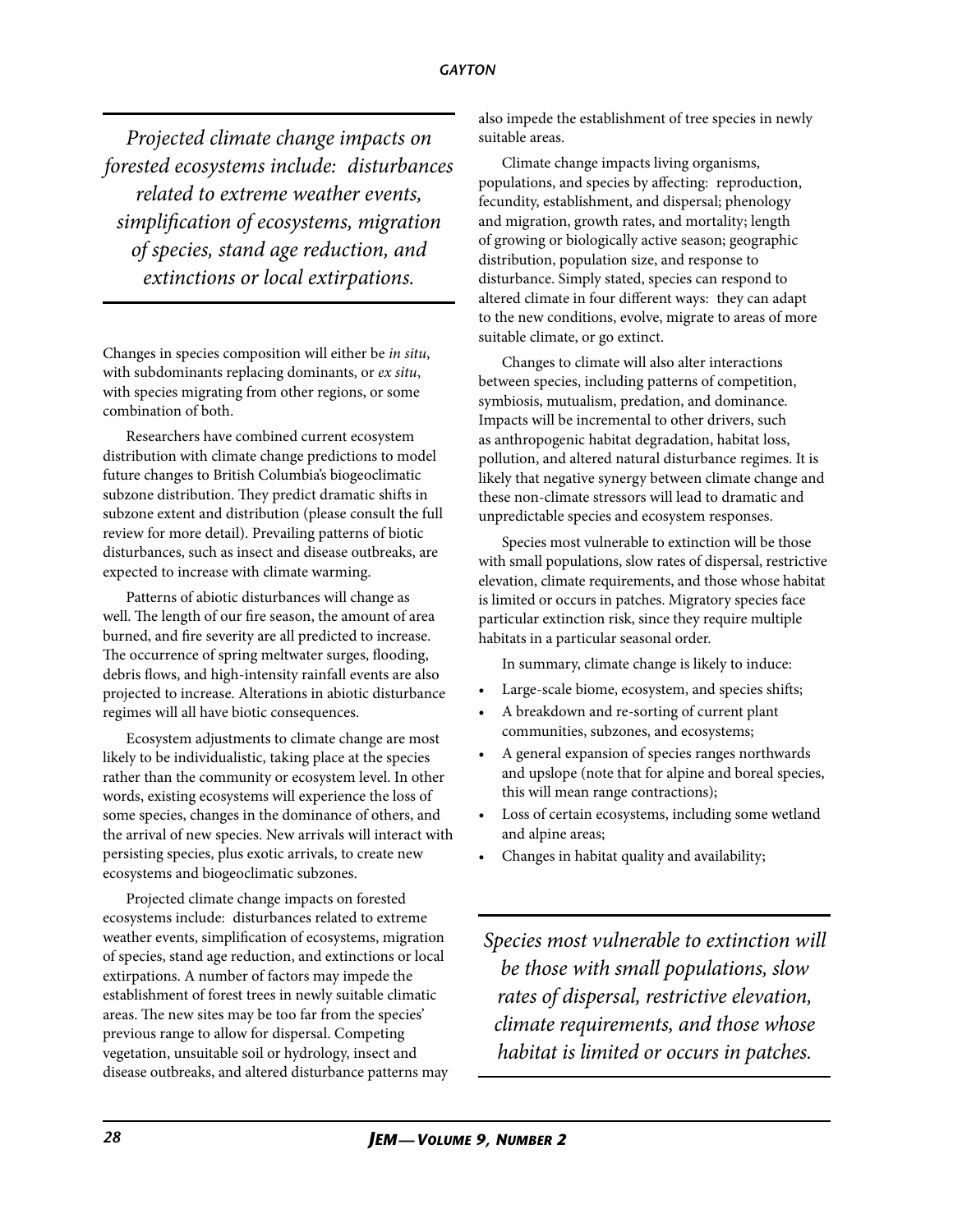- Increases in growing degree days;
- Changes in synchrony between species—for example, the timing of predator–prey or flower– pollinator interactions; and
- Differential range shifting—for example, when a pollinator insect experiences a range expansion, but its host plant does not.

# **Climate Change Adaptation and Management Implications**

Adaptation to climate change can be broken down into three categories: the adaptation of human communities (not discussed here), the autonomous adaptation of species and ecosystems, and assisted adaptation (the work we do to help species and ecosystems adapt). Assisted adaptation measures can be further broken down into *reactive* (initiated after climate change occurs) or *anticipatory* (initiated in advance of change).

Biodiversity managers should attempt to provide opportunities for native species and ecosystems to respond to this climatic challenge to the limits of their natural capabilities, emphasizing anticipatory rather than reactive measures. Perhaps the most important advice for natural resource and biodiversity managers is to implement, to the extent possible, good conservation and ecosystem management practices.

Parks, protected areas, ecological reserves, and biodiversity corridors take on great significance in maintaining native biodiversity in a climate-altered future, so these areas should receive additional management attention. Effective dispersal corridors should be established now, as species range adjustments to climate change are occurring already. A good network of protected areas that are free of other stresses provides one of nature's best opportunities to adapt to climate change.

Given the current fragmented distribution of conservation lands, biodiversity management in "the matrix" (i.e., the areas in between conservation lands) becomes important. Unless there is some threshold level of conservation principles applied in the matrix, even the most conscientious management of parks and protected areas may not be sufficient to allow range change for many native species. This will be particularly true of north–south and upslope corridors, the most likely routes for range change in British Columbia.

Reducing or eliminating non-climate-related stressors to biodiversity will be of prime importance. One expert states that "the potential impacts of climate change will be an academic question in relation to

*Biodiversity managers should attempt to provide opportunities for native species and ecosystems to respond to this climatic challenge to the limits of their natural capabilities, emphasizing anticipatory rather than reactive measures.*

ecosystems we are unable to save from current and immediate threats."

Forest seed planning zones and recommendations will need to be revised to reflect the new realities of altered climate. Common gardens (the same sets of plant species or varieties planted in different geographic locations) and provenance trials assume a much greater importance in an era of climate change. Existing common gardens and provenance trials in British Columbia, particularly those containing forest trees, should be documented and monitored closely, and new ones should be established in strategic locations throughout the province. A priority should be testing species whose habitat is one or two subzones downslope or southward of the test location.

Although costly, some direct intervention may be required at the individual species level, through habitat restoration, recovery programs, assisted migration, and *ex situ* conservation techniques, such as captive breeding and nursery multiplication.

# **Conclusions and Recommendations**

Our natural resource management culture has traditionally responded to major abiotic disturbances via the short-term crisis intervention paradigm, as in the case of floods or forest fires. We have little management experience in preparing for the protracted, global-scale disturbance that climate change represents. Meeting the challenge of climate change will demand the best of our abilities as resource managers, and the threepronged strategy of climate change adaptation, carbon sequestration, and greenhouse gas emission reduction is the logical course to pursue.

Proactive and robust climate change adaptation strategies should become an integral part of all land use planning processes, both public and private. The following recommendations should be considered: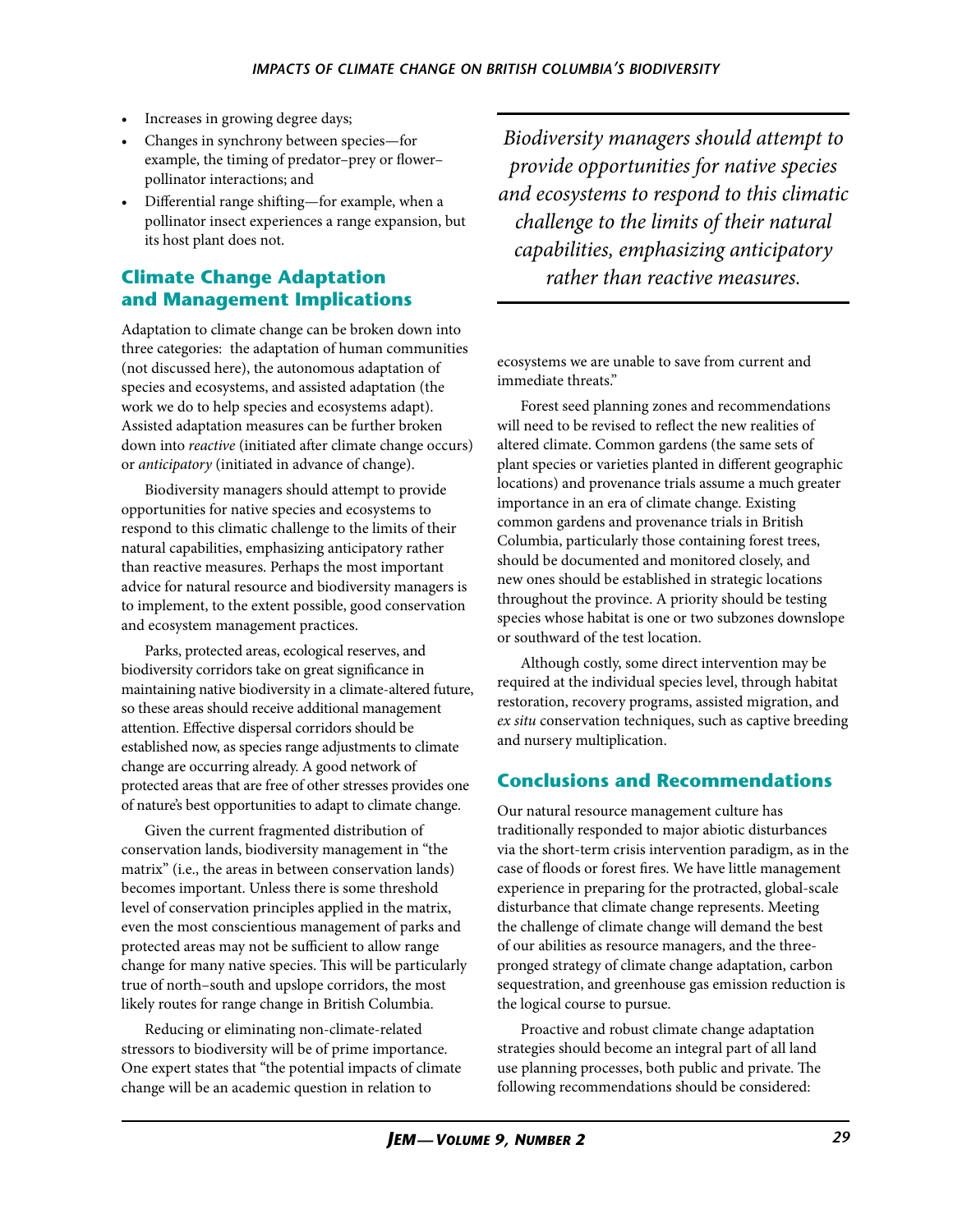- The principles of good conservation and ecosystem management practice should be observed and implemented.
- Non-climate stressors, such as over-harvesting of natural resources, habitat fragmentation, excessive roading and soil disturbance, alien species introductions, etc., should be controlled and minimized wherever possible.
- Long-term, repeat monitoring of selected ecosystems, species, and ecosystem processes should be put in place, and formal connections made between monitoring results and management. Some portion of the monitoring effort should be of sufficient rigour to determine causality between climate change and biodiversity impacts.
- Modelling of climate impacts on ecosystems and individual species of interest should be continued and expanded. The modelling efforts should be linked to the monitoring work.
- Land management organizations, government ministries, and relevant professional societies should commit to assisting their employees and members to keep abreast of major developments in climate change science and biodiversity conservation, through some combination of providing extension materials, email lists, study groups, conferences, and workshops.
- Measures should be undertaken to enhance communication between agencies managing conservation lands, to ensure co-ordination of effort in developing and maintaining multi-jurisdictional migration corridors.

*Land management organizations, government ministries, and relevant professional societies should commit to assisting their employees and members to keep abreast of major developments in climate change science and biodiversity conservation.*

Land management organizations should "put their own house in order" by reducing greenhouse gas emissions wherever possible (see *[http://www.](http://www.bcclimateexchange.ca/index.php) [bcclimateexchange.ca/index.php](http://www.bcclimateexchange.ca/index.php)*) and exploring opportunities for enhanced carbon sequestration.

#### **Acknowledgements**

Thanks to Jenny Fraser and to anonymous reviewers who provided invaluable input to the full review. Thanks also to Shelley Church for review co-ordination and to Sue Thorne and Julie Schooling for their editing and layout contributions.

The full literature review, including references and figures, is available on the Forrex website at: *[http://](http://www.forrex.org/publications/forrexseries/fs23.pdf) [www.forrex.org/publications/forrexseries/fs23.pdf](http://www.forrex.org/publications/forrexseries/fs23.pdf)* Hard copies are also available upon request.

#### *© 2008, Copyright in this article is the property of Forrex Forest Research Extension Society.*

*their accuracy or reliability, and expressly disclaims any liability in relation thereto.*

*issn 1488-4674. Articles or contributions in this publication may be reproduced in electronic or print form for use free of charge to the recipient in educational, training, and not-for-profit activities provided that their source and authorship are fully acknowledged. However, reproduction, adaptation, translation, application to other forms or media, or any other use of these works, in whole or in part, for commercial use, resale, or redistribution, requires the written consent of Forrex Forest Research Extension Society and of all contributing copyright owners. This publication and the articles and contributions herein may not be made accessible to the public over the Internet without the written consent of FORREX. For consents, contact: Managing Editor, Forrex, Suite 702, 235 1st Avenue, Kamloops, BC V2C 3J4, or email [jem@forrex.org](mailto:jem@forrex.org) The information and opinions expressed in this publication are those of the respective authors and Forrex does not warrant*